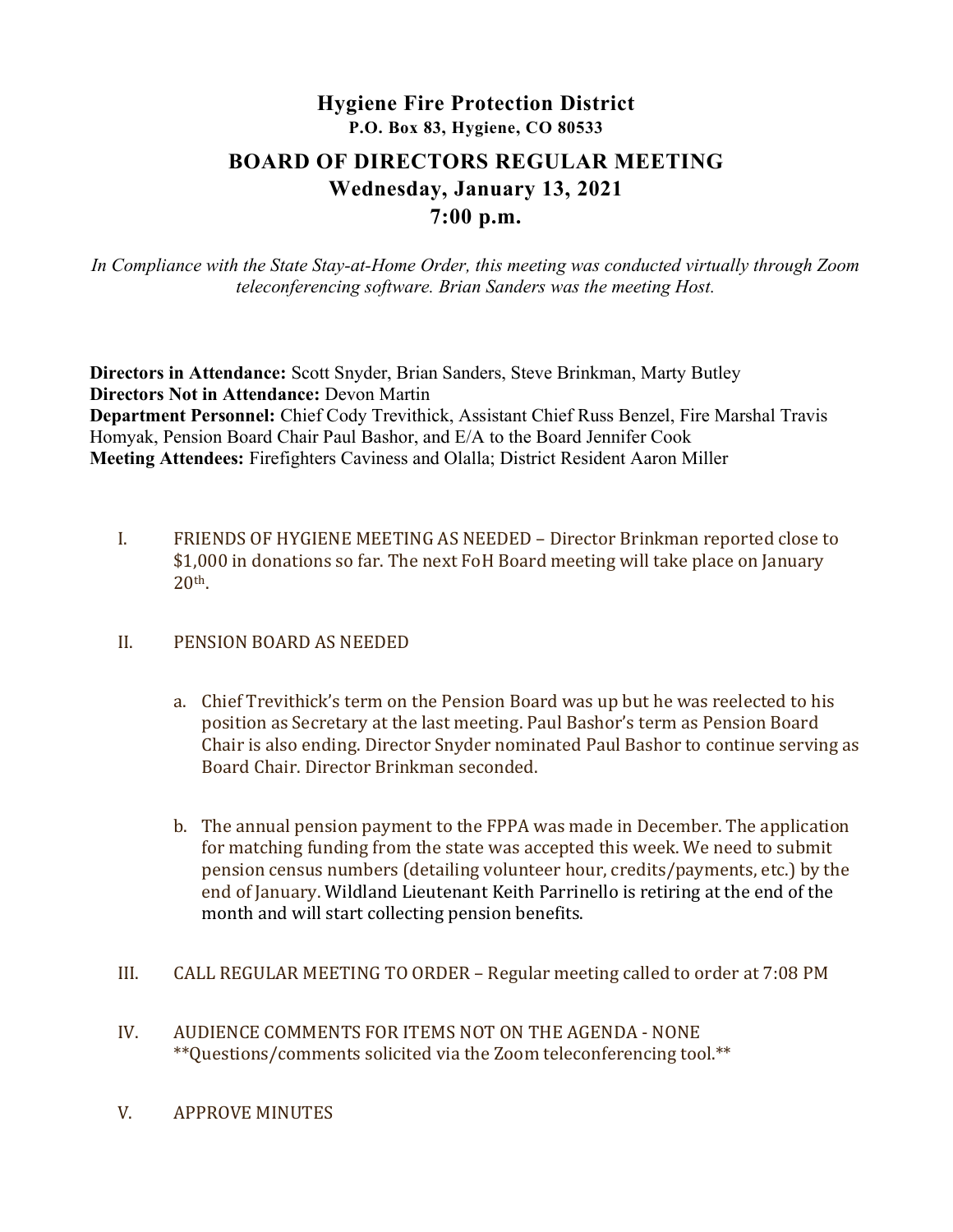- a. Regular Meeting, December 9, 2020 A MOTION to approve the regular meeting minutes was made by Director Brinkman. Director Butley seconded and the motion was approved by unanimous vote.
- b. Special Meeting, December 19, 2020 A MOTION to approve the special meeting minutes was made by Director Brinkman. Director Sanders seconded and the motion was approved by unanimous vote.

## VI. REPORTS

- a. Treasurer's Report
	- i. December Financials The budget-to-actual report was reviewed.
		- 1. Income from fire code inspections was lower than expected so Director Sanders is reviewing transactions for the year to make sure that nothing was missed. Fire Marshal Homyak noted that there should be four payments in 2020. He also suggested that we may want to consider using PayPal to collect payment for these services in the future to omit the possibility of checks getting lost in the mail or misplaced.
		- 2. We received a check for  $\sim$ \$1,500 from the City of Boulder. This is an ongoing, annual payment to cover the cost for Hygiene Fire to protect City property located within our District.
		- 3. Fire Rescue Equipment expenses are higher than expected. Director Sanders is looking into it to see if this is accurate or whether some expenses were mis-allocated.
		- 4. Legal fees are slightly high because we ran a bit over the \$1,000 reimbursement limit for exclusion costs. Director Sanders recommends reviewing the limit and associated agreements for 2021.
		- 5. The final reimbursement checks should arrive soon. Chief Trevithick and Director Sanders reviewed the new wildland deployment spreadsheet that Director Sanders created to track the status of deployed members, apparatus/equipment, payroll, expenses and reimbursements.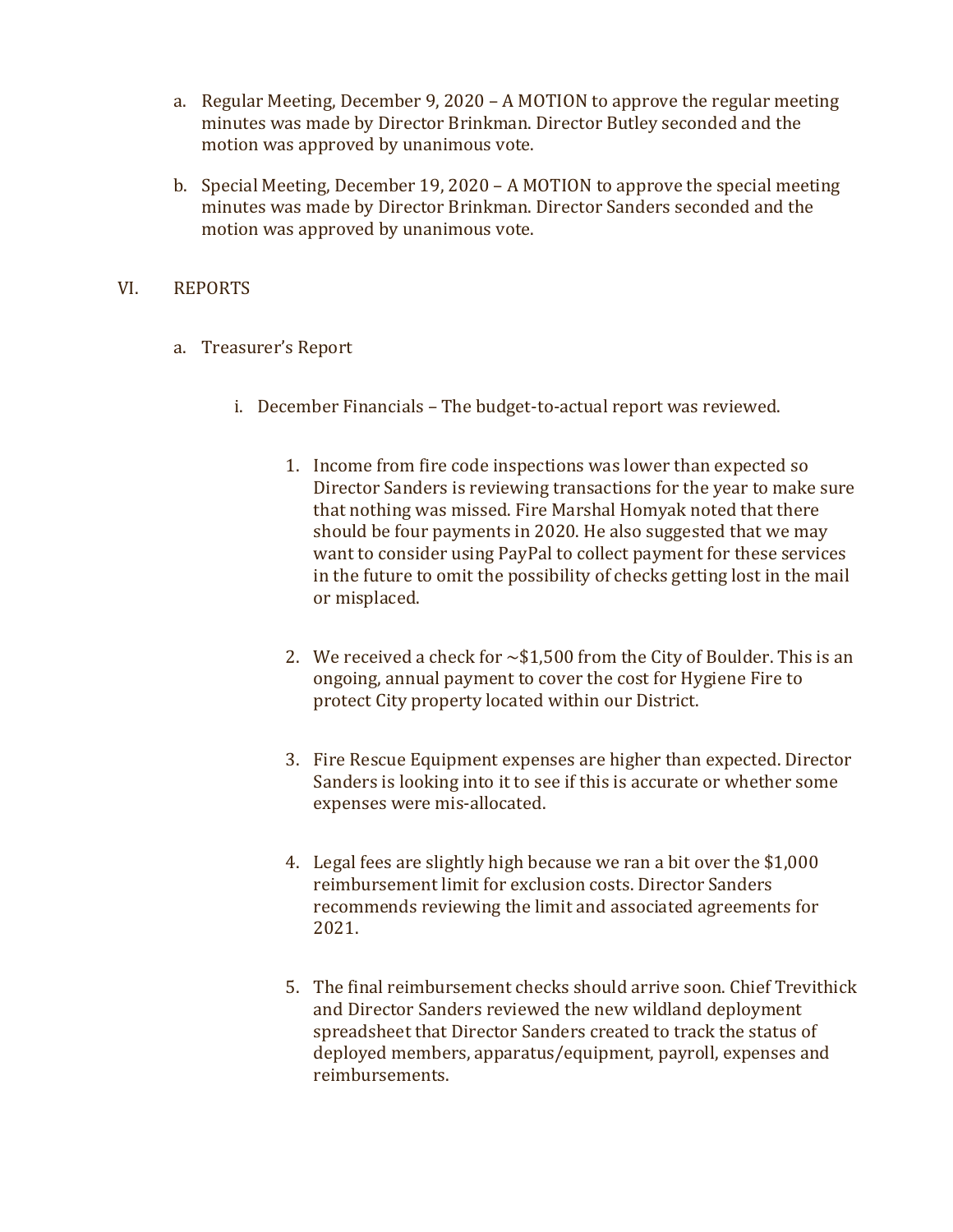- The net Wildland proceeds to the HFPD for 2020 deployments is expected to be over \$130,000.
- 6. The new Type 3 and accompanying equipment came in under budget.
- 7. Because of the truck purchase, our cash on hand is down overall for the year but we still have an acceptable level in our accounts.
- ii. Year-End Financials
	- 1. Wildland income from October 2020 deployments will be significant, but reimbursement checks will not be received until early 2021; Director Sanders is still figuring out how to deal with that from an accounting standpoint.
	- 2. The 2021 budget has been entered into Quickbook and it should make presenting the monthly budget-to-actual reports much easier.
	- 3. Some small, unplanned expenses relating to the new Type 3 are still being worked out. The truck required some additional equipment and adjustments that were not apparent until the truck went on a few calls, such as replacing the air horn because it isn't loud enough. It should cost no more than a few thousand dollars, and the amount remaining in the 2020 budget should be more than enough to cover these costs.
- b. Secretary's report
	- i. Adopt Resolution designating posting location for 24-hour agenda The SDA directs us to adopt this resolution but there is no mention of this requirement in communications from our attorney. If we move to online postings, we would not be required to post in physical locations. However, we would need to promote a backup posting location in the event that the internet is down. We can put up a notice at the post office or Mt. Fountain alerting people that all information can be found on the website.
		- 1. A MOTION to post the agenda online instead of physical locations and put out a few notices directing people to the website for meeting information was made by Director Sanders. Director Brinkman seconded and the motion was approved by unanimous vote.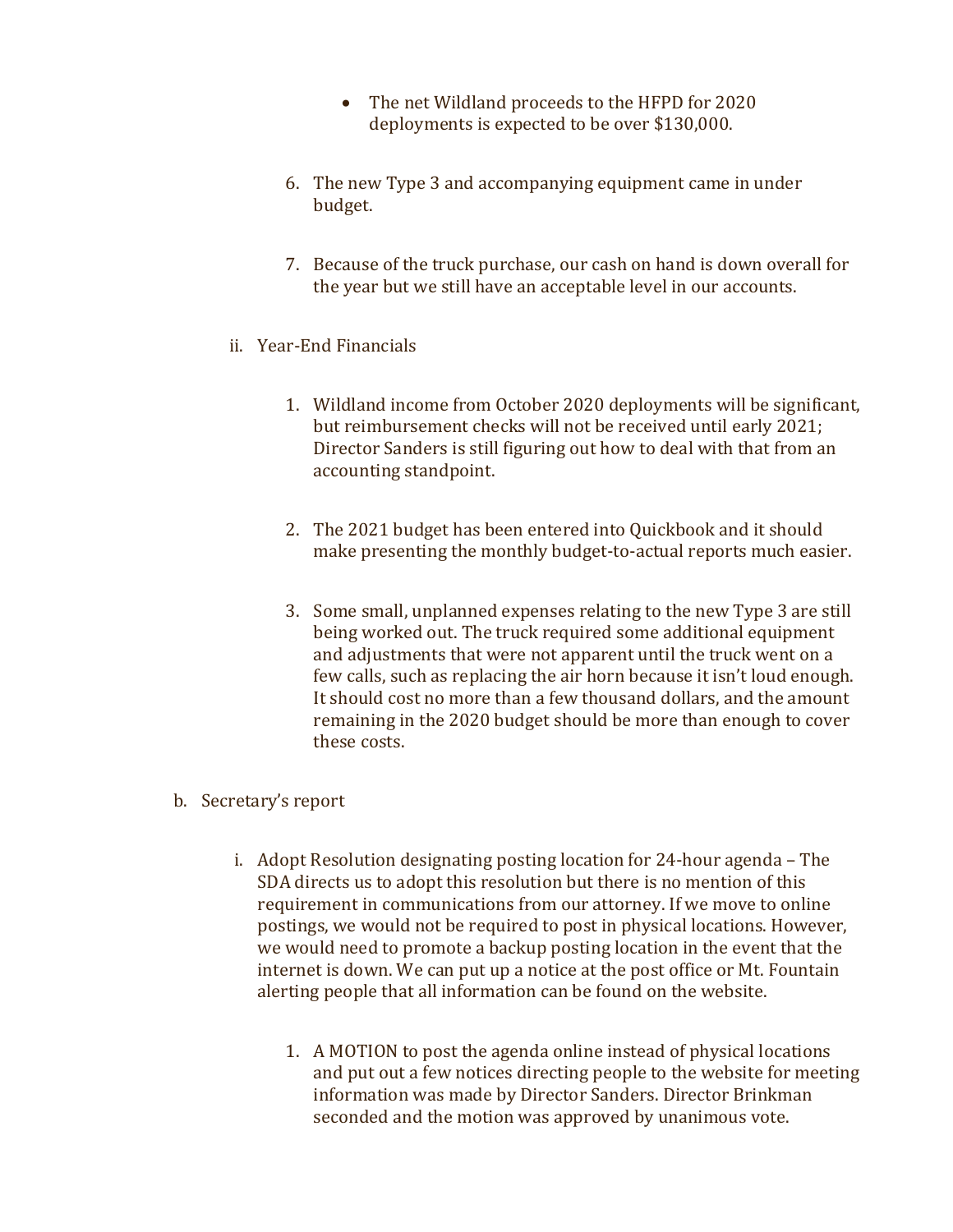- ii. Determine three posting locations plus County Clerk for 72-hour notice N/A based on motion to move to online postings.
- iii. Transparency Notice due by January 15 Director Brinkman spoke with DOLA and they only allow one representative from each fire district. Director Sanders is the representative they currently have on file, so he is the only one who can upload to the DOLA website. Director Brinkman and Director Sanders will meet tomorrow to sort out how the notices will be uploaded and who should be the designated representative to DOLA. They will submit budget documents to the appropriate agencies at the same time.

## c. Chief's Report

- i. Run Data FF Caviness had to leave on a call so could not make the run data presentation by PowerPoint.
	- 1. Fire Marshal Homyak was able to report that there were 301 calls in 2020. The categorical breakdown was: fire calls (32), medical/rescue (195), good intent (34), service calls (17) hazardous conditions (16), false alarm (5), and special incident (2). Tuesday is the most active day for calls, with 50 over the course of the year. The average for most other days was 40-45. Specific response times were not available but Chief Trevithick said they are excellent. He credited the shift program for being able to get members are out the door and on scene very quickly.
		- In December the average time to arrive on scene was 7 minutes.
- ii. Shift Coverage Because of the call, this information was not presented.
- iii. COVID Funds, check in with Boulder County OEM Assistant Chief Benzel is still working on this. We spent  $\sim $4,600$  on PPE and other COVIDprevention measures. One good thing is that we now have extra PPE so it will be available if/when needed.
- iv. Other Issues & Opportunities
	- 1. Chief Trevithick reported that the set \$5k limit on Department credit cards has caused members problems on a few occasions and he would like to increase the limit to \$7,500. The lower limit was an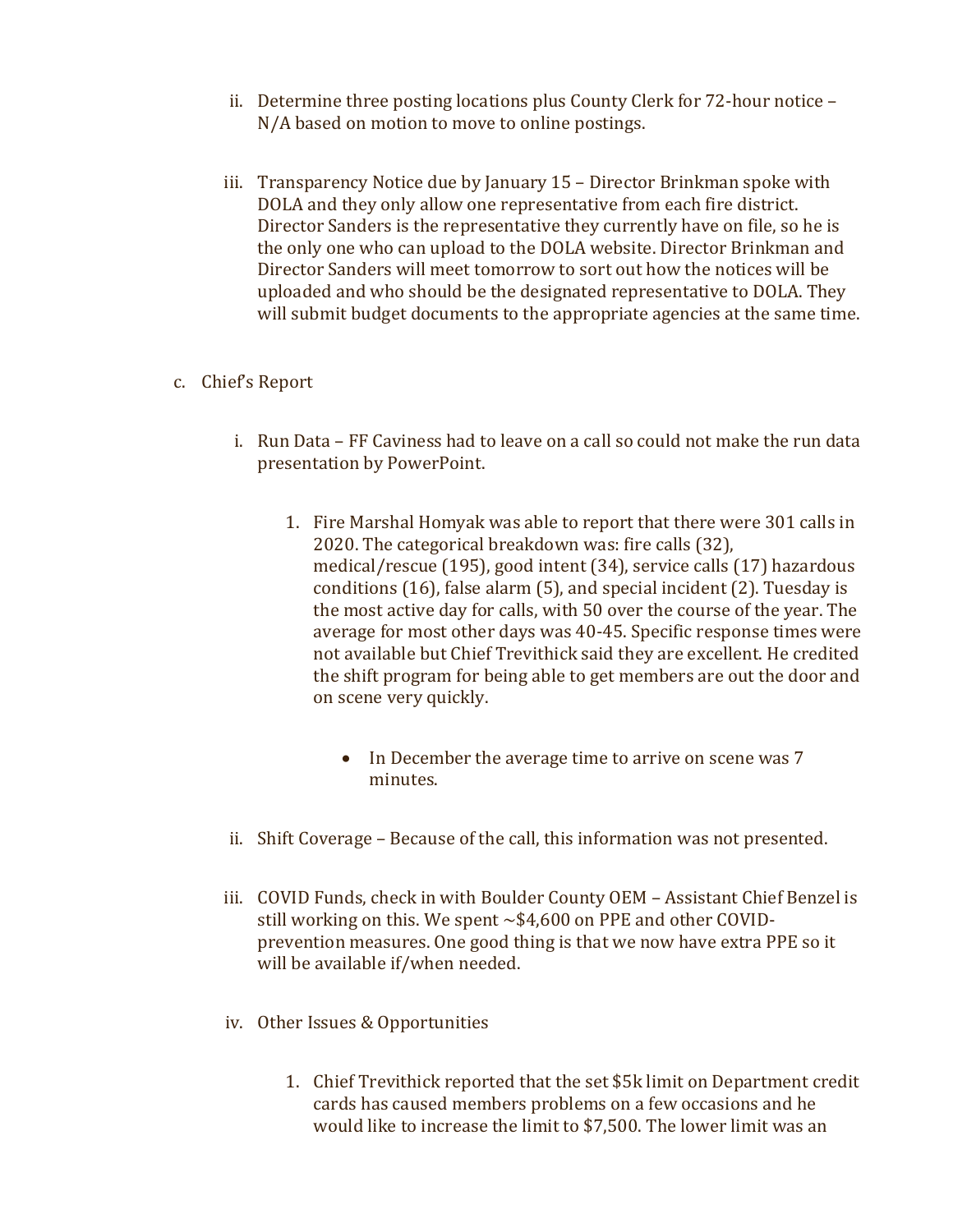intermittent impediment when it was used on wildland calls, as well as reserving spaces for training classes.

- A MOTION to raise the credit card limit to \$7,500/card (excluding Chief Trevithick's) was made by Director Brinkman. Director Butley seconded and the motion was approved by unanimous vote.
- Chief Trevithick will talk to the Officers to discuss the best way to allocate cards, and whether more people should be allowed to have them.
- 2. The members who were deployed in 2020 made a lot of money for the Department and Chief Trevithick would like to get jackets made to show them our appreciation. He is looking at Carhartt jackets and getting them emblazoned with some special identifier to recognize their efforts. Pension Board Chair Bashor will help with the details. The expense is already covered under Chief Trevithick's budget but the board expressed their support for the idea.
- 3. The cab and chassis for the new brush truck is being made and should be delivered mid-February. In the meantime, the members will strip the old brush truck so that, when the new cab/chassis arrive, we will be able to quickly move the bed over. Once that is complete, Chief Trevithick plans to take it to Max Fire Apparatus to get an official confirmation that the new iteration of the brush truck is a complete vehicle and approved for service.

## VII. OLD BUSINESS

- a. Post Office Lease Director Martin was unexpectedly unable to attend, so updates will be presented at the February meeting.
- b. Change BOD meeting time? At the December meeting there was discussion of pushing the regular board meeting back to the third Wednesday of the month to allow the additional time to prepare the monthly financials.
	- i. It was agreed that we should continue meeting on the second Wednesday of each month. The idea can always be revisited later in the year if needed.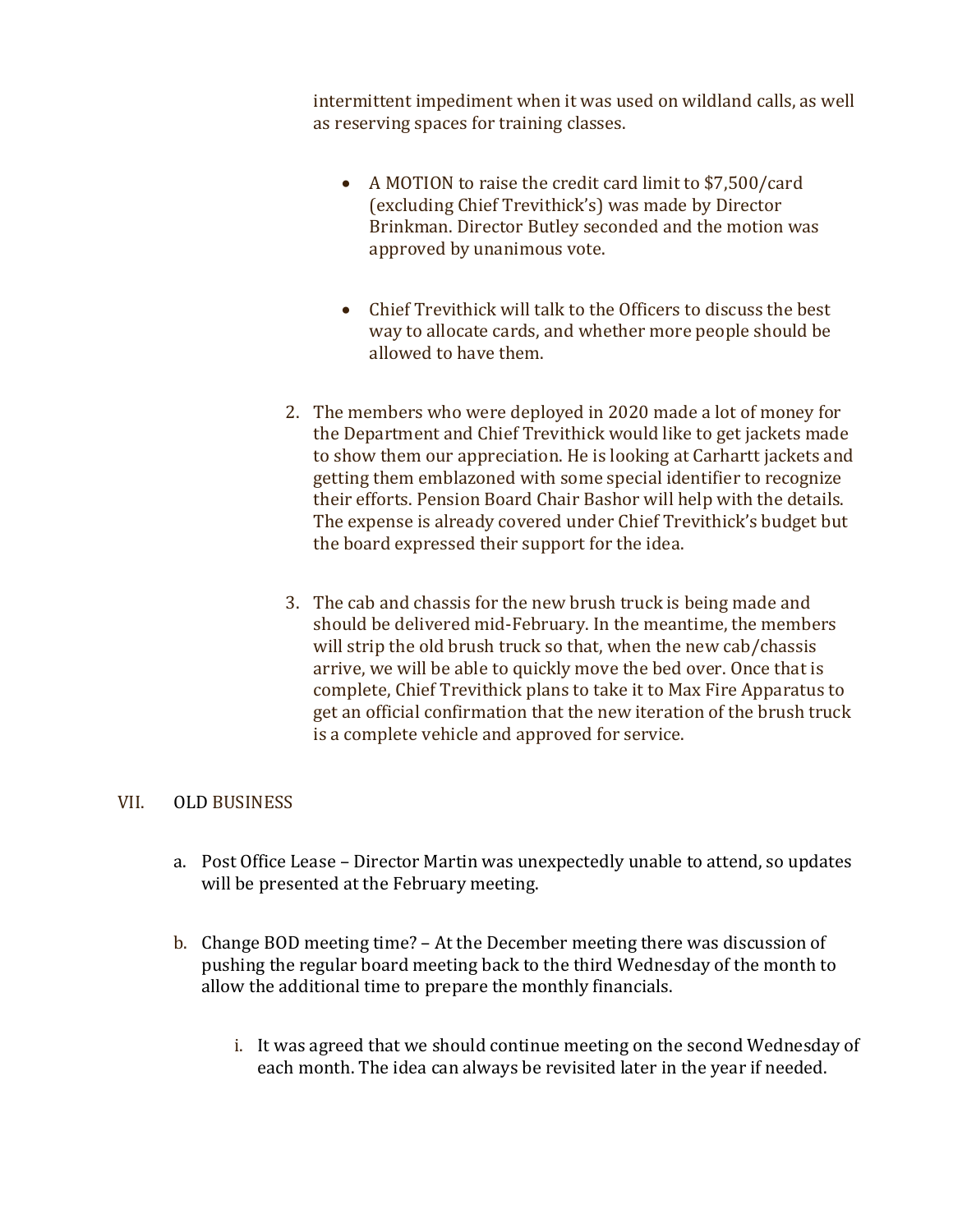#### VIII. NEW BUSINESS

- a. Review staff performance, pay & benefits
	- i. The Board employs the Fire Chief, as well as the Bookkeeper and Executive Assistant to the Board, so the Board only reviews the performance of three people. The Department Members work for the Chief, and he is responsible for performance reviews as appropriate.
	- ii. Director Snyder proposed scheduling an executive session to discuss Chief Trevithick's performance over the last year. The Board will try to get FF feedback/reviews of Chief Trevithick beforehand. Director Butley suggested asking Chief Trevithick to prepare a self-evaluation, describing the goals he had for the year, did he meet them, plans for next year, strengths, weaknesses, etc. The Board would also like to know what compensation Chief Trevithick feels is sufficient.
		- 1. Director Butley will manage getting this information from Chief Trevithick, while Director Sanders will coordinate getting FF reviews. Once the Board decides what questions they would like the FFs to answer, Director Sanders will set up an online survey. This allows the FFs to remain anonymous if they choose, and may encourage them to be more candid in their answers. He will also try to incorporate a field that gives some idea of the length of time that the respondent has worked with Chief Trevithick, to give the responses some context. Director Sanders will put together a draft survey by Monday and send to the Board for review. He requests that Board Members send him questions to incorporate into the survey.
		- 2. A MOTION to go into executive session to review staff performance, pay & benefits was made by Director Brinkman. Director Butley seconded and the motion was approved by unanimous vote.
- b. Discuss goals for 2021

Starter draft of items for consideration:

- 1. Develop plan to move firefighters toward market pay and benefits
- 2. Review fee schedule (Fire Code and any others that we might charge)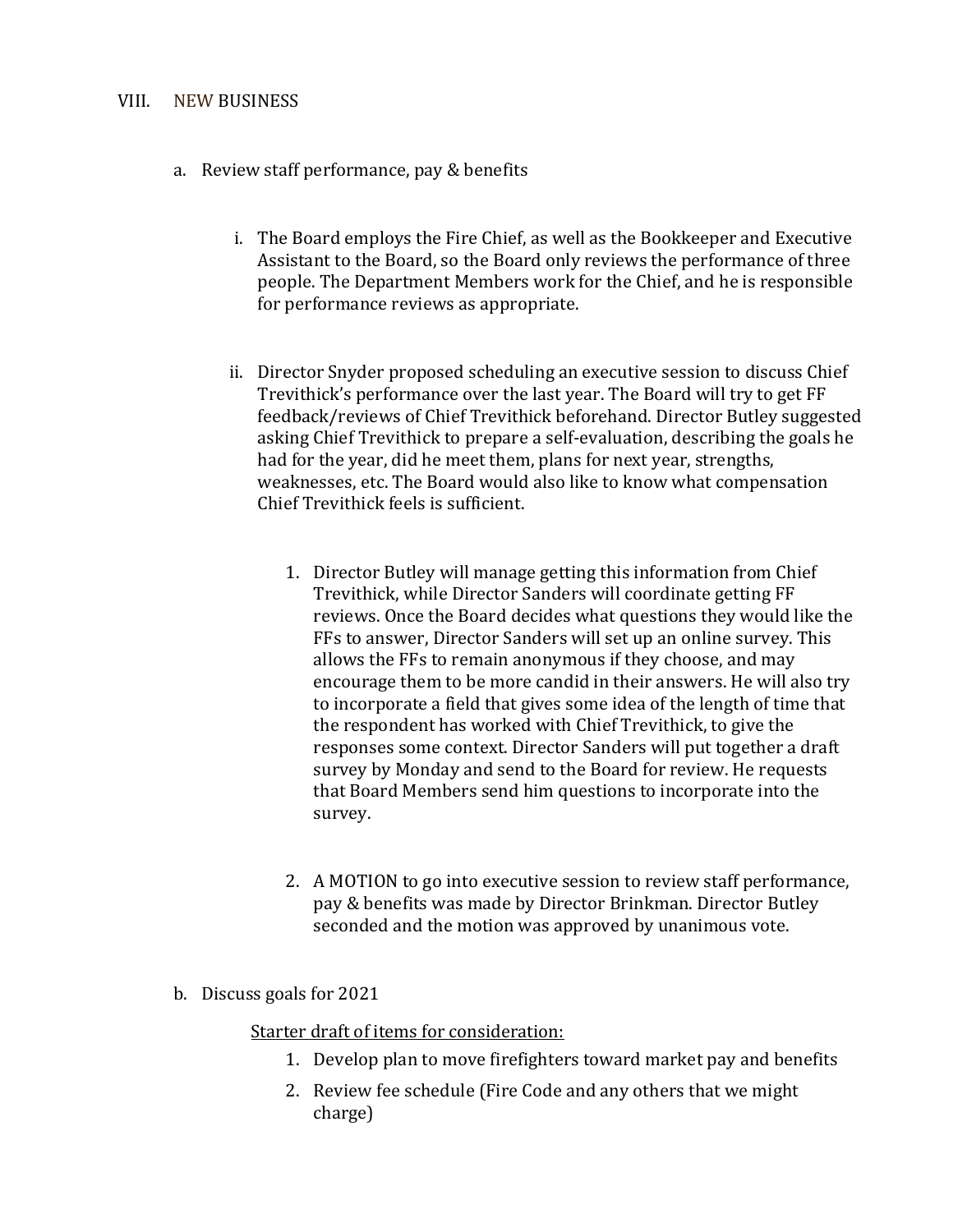- Fire Marshal Homyak reported that he is waiting for 2021 code to come out. Once that happens, he will develop a fee schedule based on the new directives. This will allow both the 2021 code and the updated fee schedule to be adopted at the same time.
- 3. Develop plan for construction of replacement facilities except apparatus bays
	- Purchase green house
	- Sell Post Office
- 4. Review apparatus replacement schedule, develop sustainable funding
- 5. Consider opportunities for efficiency via intergovernmental agreements
- 6. Newsletter for 2021 and/or year-end report for 2020
- 7. Fundraising
- 8. Strategic Plan

Additional items proposed at meeting:

- 9. Healthy Family and Work Leave Act (Need to get more information on recently passed CO law)
- 10. CO Paid Family Medical Leave Act If it applies to us, are we in Compliance? (Need to get more information on this as well)
- 11. Turn Google Docs fully into something more calendar-based.
	- What docs to include, do they have a submission deadline, who submits/uploads them, who has access, etc.
	- Organize files by deadline?
- 12. Plan for long-term accommodations for FFs
- 13. Try to get all Departments/Districts in the area to adopt the same fire code
- 14. Put together an annual report to post on the website
- ii. Director Snyder proposed holding a work session to discuss which items to prioritize in the coming year and beyond. Meeting tentatively set for Saturday, January 30th at noon. Time will be confirmed after consulting with Director Martin and Director Snyder will send out the official date/time.
- c. Fire Marshal Travis Homyak encouraged everyone to take a look at the website to see the changes that Director Sanders and he have been making.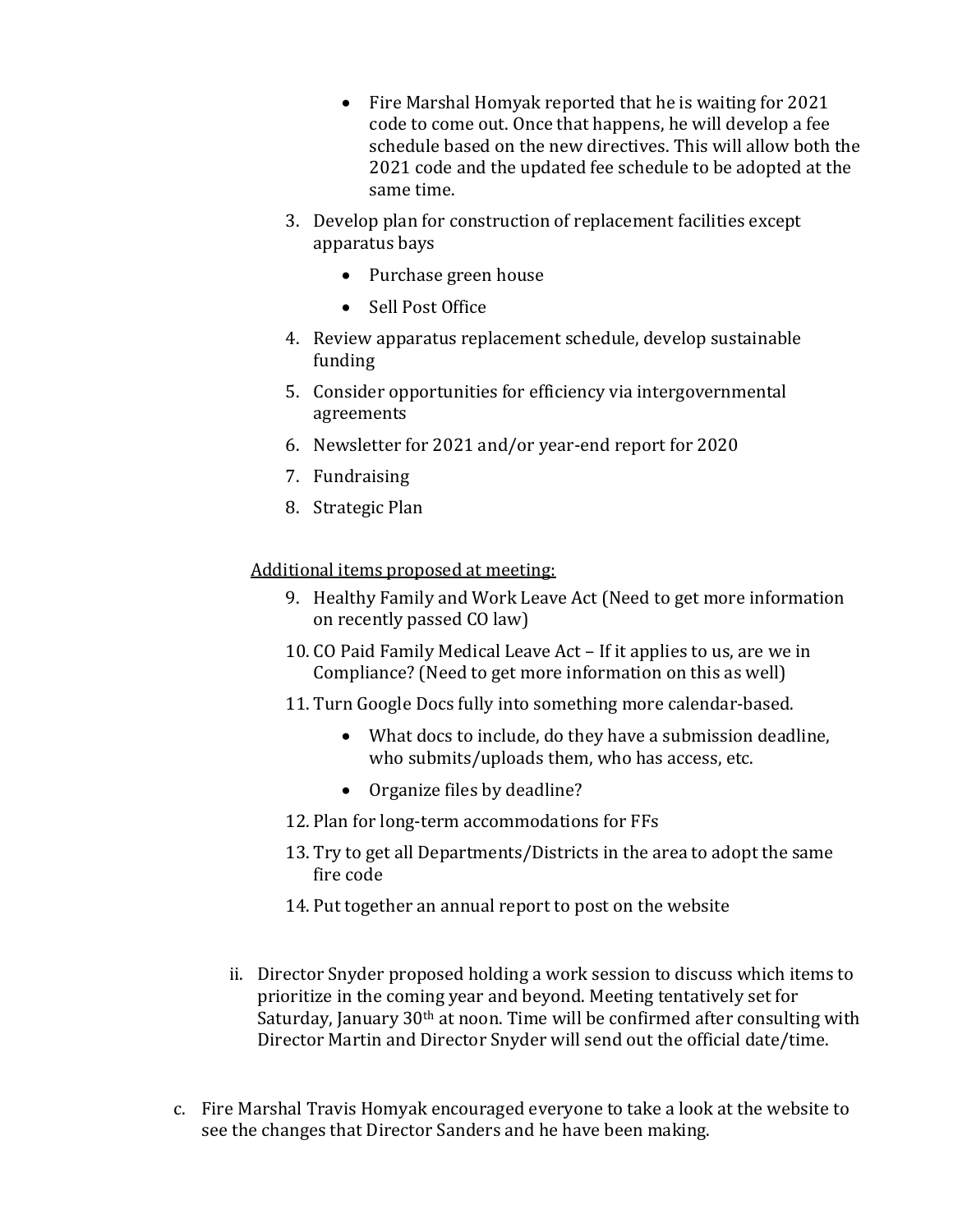- i. Chief Trevithick noted that Assistant Chief Benzel has a photo slideshow of Department activity in 2020 that he would like to see added to the website.
- d. Director Brinkman was contacted by an election rep from Louisville Fire who is working on getting Boulder County to allow smaller Fire Districts to piggyback their Board of Directors elections onto those of Boulder County. This could smooth the election process and possibly minimize expenses for the Districts. Director Brinkman did not make a commitment one way or another but agreed that Hygiene would like to be included in discussions on what this would look like and how it might move forward.

## IX. AGENDA NEXT MONTH

- a. Work Session Work session on January  $30<sup>th</sup>$  to discuss goals for upcoming year. (See VIII, b, ii)
- b. Regular Meeting No discussion
- X. ADJOURNMENT The meeting was adjourned at the close of the executive session.

Motion/Resolution Summary:

- MOTION to approve the regular meeting minutes from December 9th
- $\bullet$  MOTION to approve the special meeting minutes from December 19th
- MOTION to post the agenda online instead of physical locations and put out notices directing people to the website for meeting information
- MOTION to raise the credit card limit to \$7,500/card
- MOTION to go into Executive Session
- MOTION to adjourn the meeting

## ACTION ITEMS:

## Chief Trevithick

- Talk to the Officers to discuss the best way to allocate cards, and whether more people should be allowed to have them

Assistant Chief Benzel – NONE